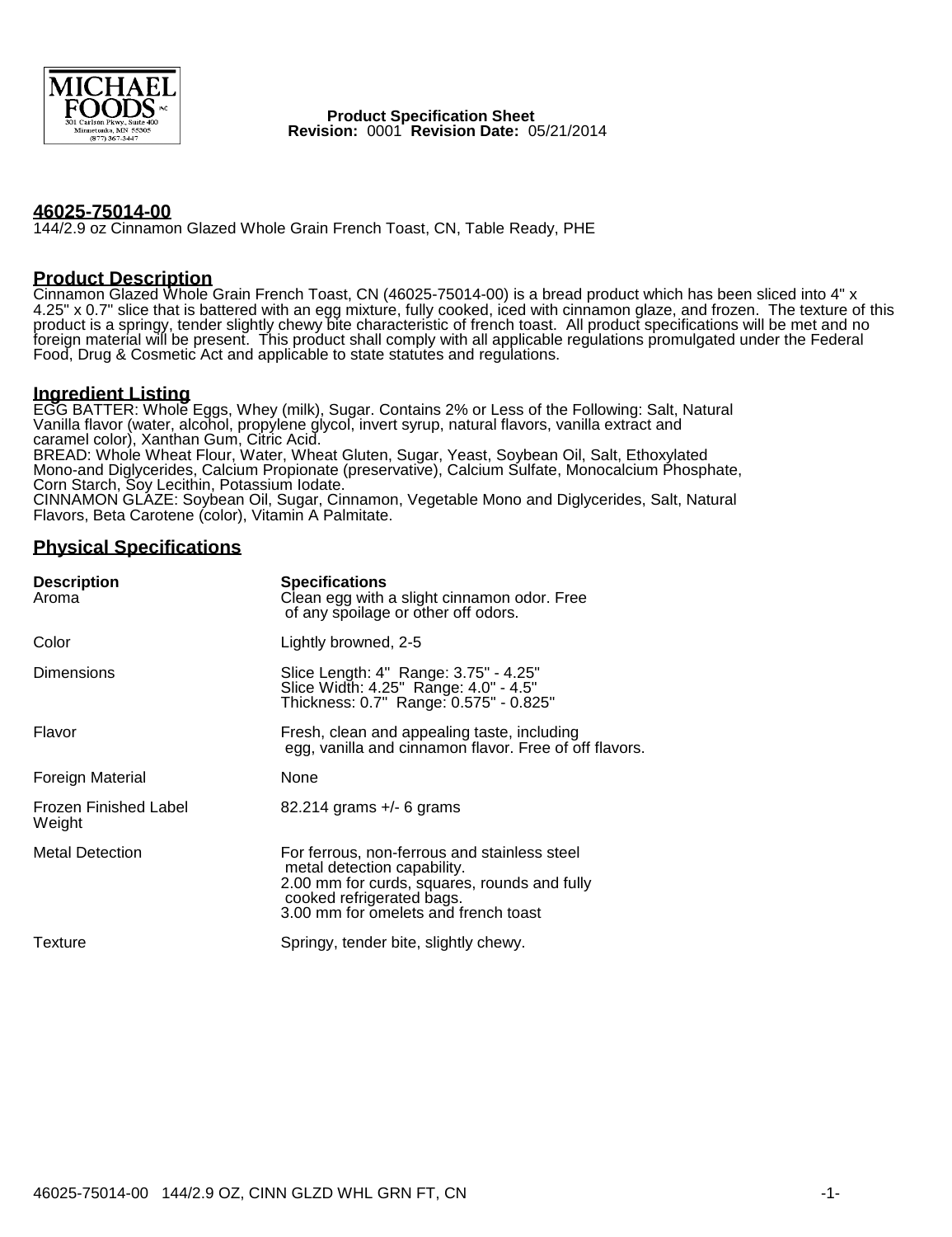# **Microbiological Specifications**

| <b>Description</b><br>Salmonella | <b>Specifications</b><br>Negative/100 g |
|----------------------------------|-----------------------------------------|
| <b>SPC</b>                       | $<$ 10,000 cfu/g                        |
| L. monocytogenes                 | Negative/50 g                           |
| E. coli                          | $<$ 10 cfu/g                            |
| Coliforms                        | $<$ 10 cfu/g                            |
| Coagulase (+) Staph              | <10 cfu/g                               |

#### **Packaging Requirements General Information**

**Plant Specific**

| <b>Description</b>                         | <b>Specifications</b>       |
|--------------------------------------------|-----------------------------|
| Case Dimension                             | 18.875" x 15.625" x 11.125" |
| <b>Product Count per Case</b>              | 144                         |
| Case/Cubic Feet                            | 1.900                       |
| Cases/Pallet                               | 42                          |
| Cases/Layer                                | ิค                          |
| Gross Product Case Weight/Lbs (w/o pallet) | 28,013                      |
| Net Product Weight/Lbs                     | 26.100                      |
| Gross Product Case Weight/Lbs (w/pallet)   | 29.323                      |

| <b>Description</b>                     | Value                | <b>Description</b> | Value |
|----------------------------------------|----------------------|--------------------|-------|
| Papetti's of Iowa                      |                      |                    |       |
| Box, Unprinted, Wrapped Glz FT         | 609505               |                    |       |
| box dimension                          | 18.875x15.625x11.125 |                    |       |
| Bag, 23 x 14 x 36 French Toast Stick   | 607054               |                    |       |
| Label, Table Ready, Blank 4 x 10 (750) | 610207               |                    |       |
| Tape, Large, Intertape (3000)          | 607137               |                    |       |
| Chip Board 40 x 48 18 PT.              | 604353               |                    |       |
| box dimension                          | 0.000x0.000x0.000    |                    |       |
|                                        |                      |                    |       |

See Pallet Layout Report for pallet configuration.